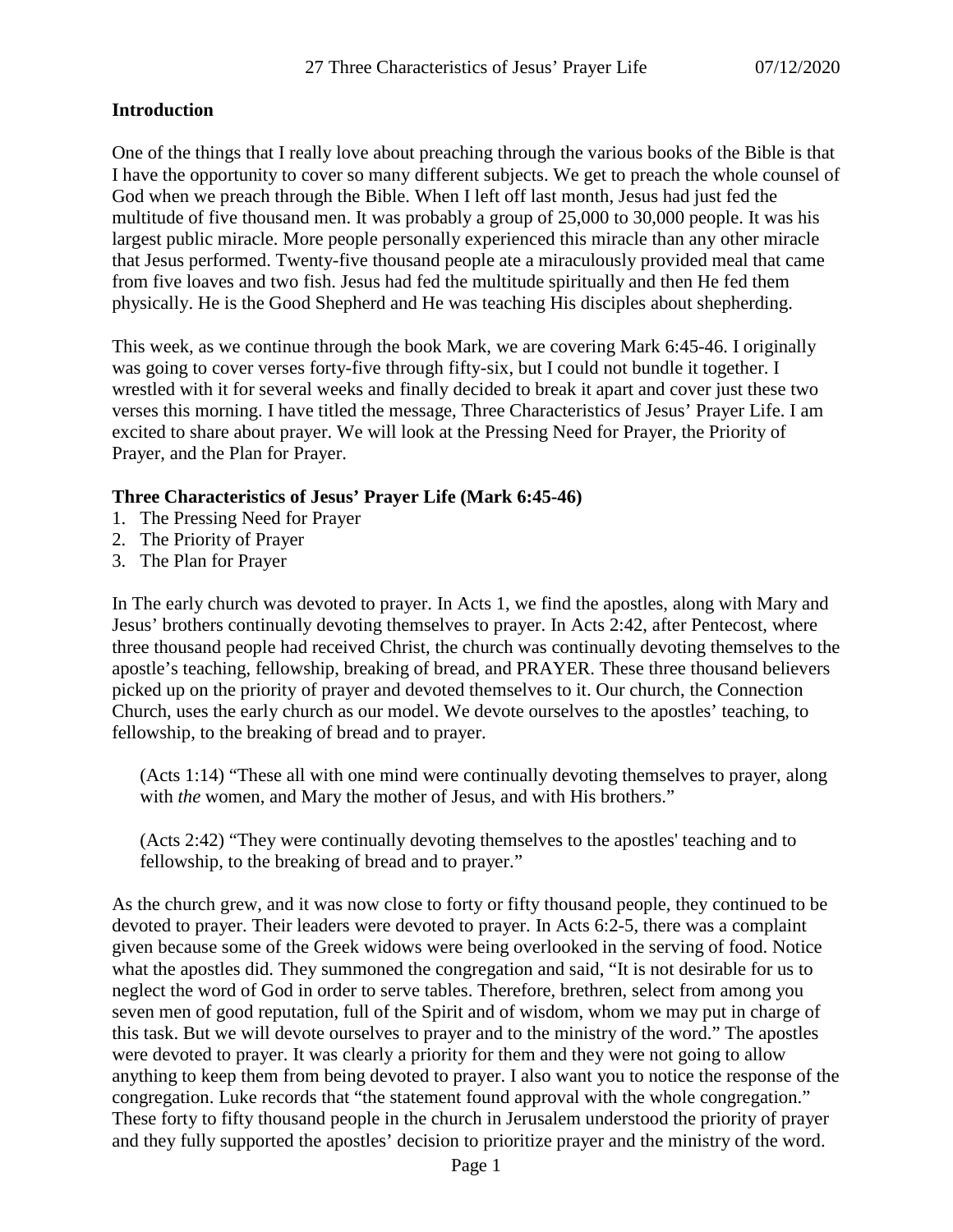(Acts 6:2-5) "So the twelve summoned the congregation of the disciples and said, "It is not desirable for us to neglect the word of God in order to serve tables. {3} "Therefore, brethren, select from among you seven men of good reputation, full of the Spirit and of wisdom, whom we may put in charge of this task. {4} "But we will devote ourselves to prayer and to the ministry of the word." {5} The statement found approval with the whole congregation..."

Where did the disciples learn to have this kind of devotion to prayer? Well, it did not take long for the apostles to learn that Jesus was devoted to prayer. Right after Jesus called them to follow Him, they learned what he did. In Mark 1:35, we read that "in the early morning, while it was still dark, Jesus got up, left the house, and went away to a secluded place, and was praying there." Jesus prioritized prayer. Jesus knew the importance of prayer and He got up in the wee hours and went and prayed.

(Mark 1:35) "In the early morning, while it was still dark, Jesus got up, left *the house,* and went away to a secluded place, and was praying there."

The disciples took all of this in. They traveled and accompanied Him for three years. They knew everything He did. They knew He got up early and prayed. They knew He was devoted to prayer. They knew it was a priority to them. They were eager to learn and so they asked Jesus in Luke 11 to teach them to pray, just as John taught his disciples. Jesus taught them the Lord's Prayer or the Model Prayer. It is really just a prayer plan. It gives an outline for spending time in prayer.

(Luke 11:1) "It happened that while Jesus was praying in a certain place, after He had finished, one of His disciples said to Him, "Lord, teach us to pray just as John also taught his disciples."

This morning we have another glimpse of Jesus' prayer life. Our text does not include His actual prayers. Instead, we learn three characteristics of Jesus' prayer life. Let's read our text together.

(Mark 6:45-46) "Immediately Jesus made His disciples get into the boat and go ahead of Him to the other side to Bethsaida, while He Himself was sending the crowd away. {46} After bidding them farewell, He left for the mountain to pray."

## **1. The Pressing Need for Prayer**

Our text begins with the word, immediately. The Greek word is euthus or eutheos. In KJV (G2112), it is used 80 times. It is translated 35x as immediately, 32 times as straightway, 7 times as forthwith. In NASB (G2117), it is translated 1x as early, 52x as immediately, 1x as just then, 2x as right, 6x as straight. Mark uses the word forty-one times. Mark's use of the word immediately implies there is a pressing need or urgency to do the things that Jesus did. There was no time to waste. Jesus needed time with the Father. Jesus was not going to let things drag out. He was going to send the multitude away. He was going to send the disciples away. He was not going to let things drag on. It was urgent that he pray.

In Matthew 4:20-22, the disciples immediately left their nets and followed Jesus. There was no second thoughts or compromise. They made a decision and they were committed to that decision. They left without a second thought about it. They were going to follow Jesus and become His disciples. In our text today, Jesus has made a decision about spending some time in prayer. There is no second thought about it. This is what He is determined to do.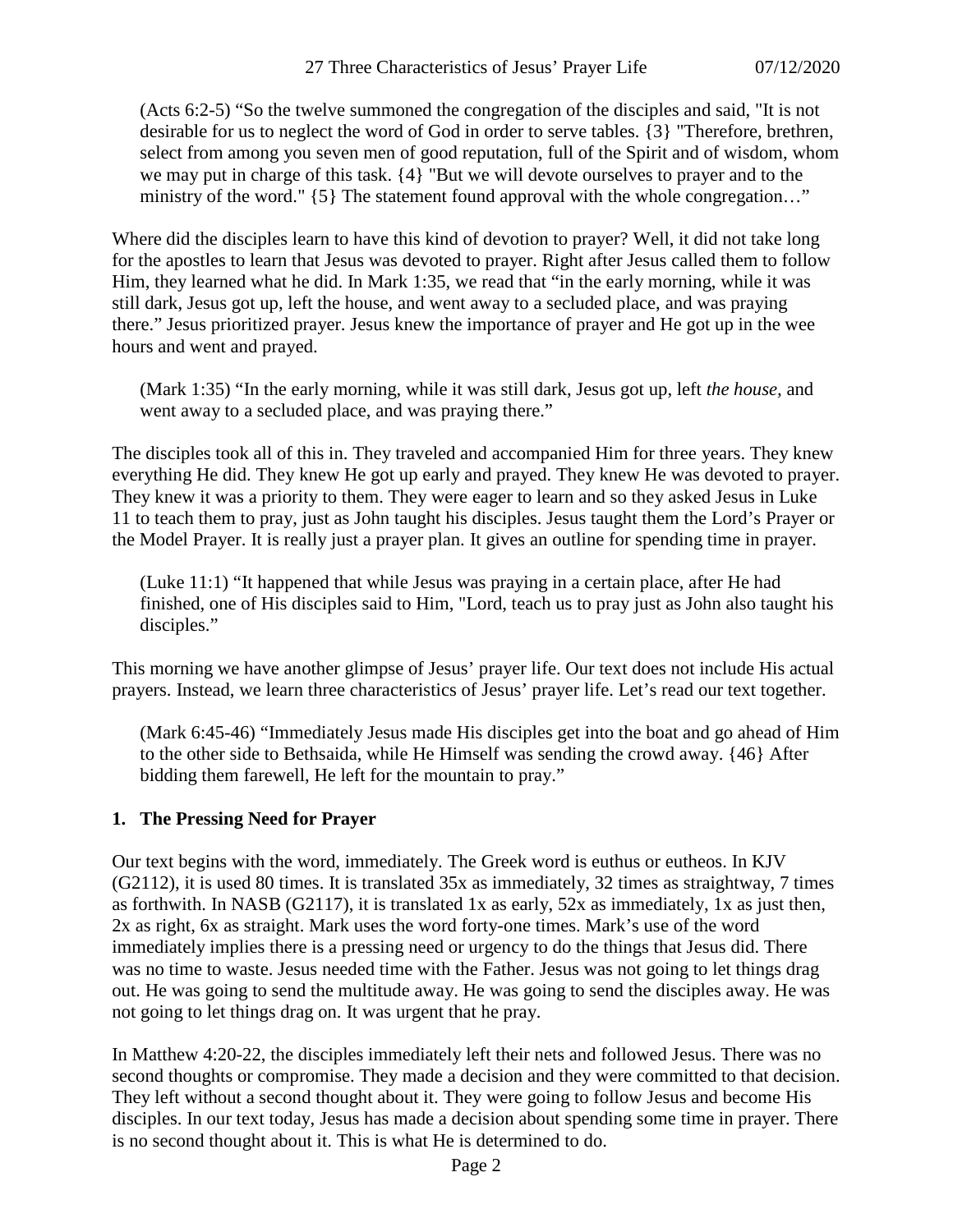(Matt 4:19-22) "And He \*said to them, "Follow Me, and I will make you fishers of men." {20} Immediately they left their nets and followed Him. {21} Going on from there He saw two other brothers, James the *son* of Zebedee, and John his brother, in the boat with Zebedee their father, mending their nets; and He called them. {22} Immediately they left the boat and their father, and followed Him."

Sometimes we have something that we will pray about, but it is not a pressing need. I have people frequently ask me if I will pray about something for them. They are not asking me to stop what I am doing and pray immediately. They just want me to pray over the matter when I am praying. Oftentimes I will go ahead and pray right then for the matter, and I will continue to pray over it later on.

There have been other times when there is an urgency to pray immediately. For example, Karen has occasionally come under a spiritual attack at night. That is not something to put off until later. There is an immediate need to pray right then and there. I will immediately begin to pray over her, and will rebuke any unclean spirit in the name of Jesus. When your wife or anyone else is under a spiritual attack, you should pray immediately. Don't put it in your "to do" file, pray immediately. There were some things that Jesus needed to pray about immediately.

What could some of those pressing needs have been that Jesus needed to immediately leave to spend time in prayer? Jesus had taught the multitudes and healed many of them (Luke 9:10-11). Then, He fed the multitude. Jesus had just miraculously fed 25,000 to 30,000 people. In John's account we find out that after feeding the multitudes, Jesus perceived that the crowd wanted to take Him by force and make Him king. The crowds were so moved by this that they wanted him to be their king. Jesus wanted nothing to do with this revolt. He is the Messianic King, but His kingdom is not of this earth or realm. Jesus was building a spiritual kingdom, and He wanted nothing to do with what the mob was intending to do. The zealous crowd wanted to take Jesus by force and make Him king. This was a desperate situation that needed immediate attention.

(John 6:13-16) "So they gathered them up, and filled twelve baskets with fragments from the five barley loaves which were left over by those who had eaten. {14} Therefore when the people saw the sign which He had performed, they said, "This is truly the Prophet who is to come into the world." {15} So Jesus, perceiving that they were intending to come and take Him by force to make Him king, withdrew again to the mountain by Himself alone. {16} Now when evening came, His disciples went down to the sea,"

Another thing that was pressing on Jesus' mind was the spiritual development of His disciples. We will find in our text next week that the disciples had not gained any insight from His feeding of the five thousand. I believe that Jesus knew that His disciples had not learned everything that they were supposed to learn. Jesus was all about making disciples, not creating a food ministry. His disciples had not learned the current lesson, and He urgently wanted them to learn from the incident. Some scholars say that this is about two years into their three years together, so Jesus does not have a lot more time with them. So, I believe that the apostles' growth plan was a pressing need.

(Mark 6:51-52) "Then He got into the boat with them, and the wind stopped; and they were utterly astonished, {52} for they had not gained any insight from the *incident of* the loaves, but their heart was hardened."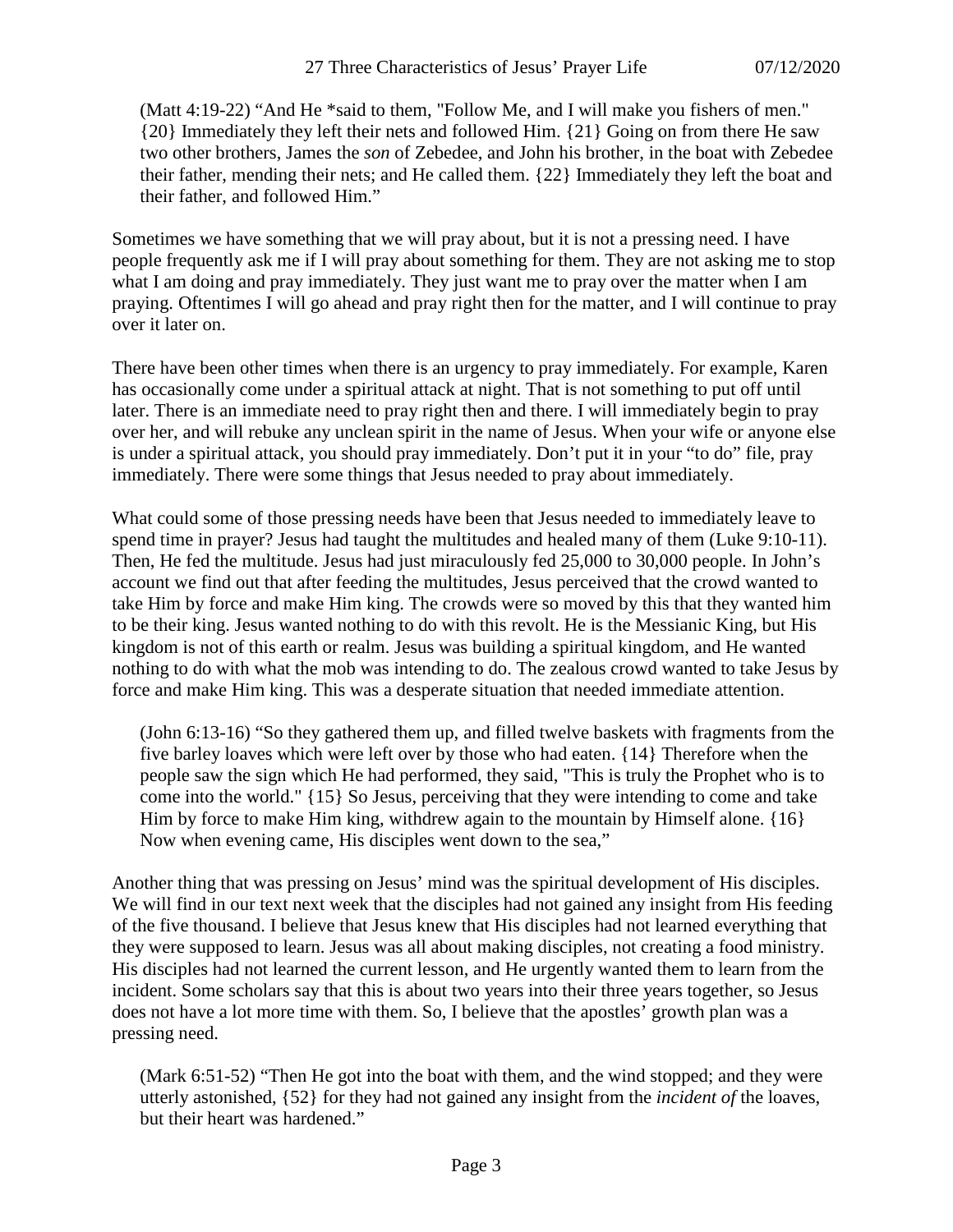In addition to the twelve apostles, there were thousands of people following Jesus for the food He provided, or to see more of His miracles. They were not true disciples; they were thrill seekers. In John's account, after they crossed over to the other side, Jesus addressed this. He said, "Truly, truly, I say to you, you seek Me, not because you saw signs, but because you ate of the loaves and were filled." He told them not to work for the food which perishes, but for the food which endures to eternal life.

(John 6:26-27) "Jesus answered them and said, "Truly, truly, I say to you, you seek Me, not because you saw signs, but because you ate of the loaves and were filled. {27} "Do not work for the food which perishes, but for the food which endures to eternal life, which the Son of Man will give to you, for on Him the Father, God, has set His seal."

Then, Jesus preached that He is the Bread of Life. This was difficult for them to accept and as a result of this statement, many of His disciples withdrew and were not walking with Him anymore. Jesus then asked the twelve if they were also going to go away. Peter answered, "Lord, to whom shall we go? You have words of eternal life. We have believed and have come to know that You are the Holy One of God." Jesus saw the hearts of the multitudes. He knew that many of them were not true believers; they were there for the miracles and for the food. Jesus wanted His own true disciples to fully embrace His deity, that He is the Holy One of God. All these things were pressing on Jesus after He fed the multitudes. Jesus' next actions and His next message were things that He wanted to spend time praying about. These were pressing things.

(John 6:35-69) "Jesus said to them, "I am the bread of life; he who comes to Me will not hunger, and he who believes in Me will never thirst. {36} "But I said to you that you have seen Me, and yet do not believe…. {66} As a result of this many of His disciples withdrew and were not walking with Him anymore. {67} So Jesus said to the twelve, "You do not want to go away also, do you?" {68} Simon Peter answered Him, "Lord, to whom shall we go? You have words of eternal life.  ${69}$  "We have believed and have come to know that You are the Holy One of God."

One night this past week I spent much of the night in prayer and meditation on this message. I was not comfortable with the passage. Karen knew that I was struggling with the message and she took time to pray for me one morning. But, I spent most of one night seeking the Lord about the message. Jesus was preaching all the time, and He may have felt that He needed to pray over that message about the Bread of Life. We do not know what He was praying, only that it was a pressing need that needed immediate attention.

## **2. The Priority of Prayer**

It has been a long day for Jesus. He had preached and then healed a lot of people. Then, He fed the multitudes. It was now in the evening and He was tired. But, spending time in prayer was a priority to Him. He was not going to let anything get in the way of His prayer time. So, Jesus, like the apostles in Acts 6, dealt with the distractions so that His time of prayer was not squeezed.

(Mark 6:45-46) "Immediately Jesus made His disciples get into the boat and go ahead of Him to the other side to Bethsaida, while He Himself was sending the crowd away. {46} After bidding them farewell, He left for the mountain to pray."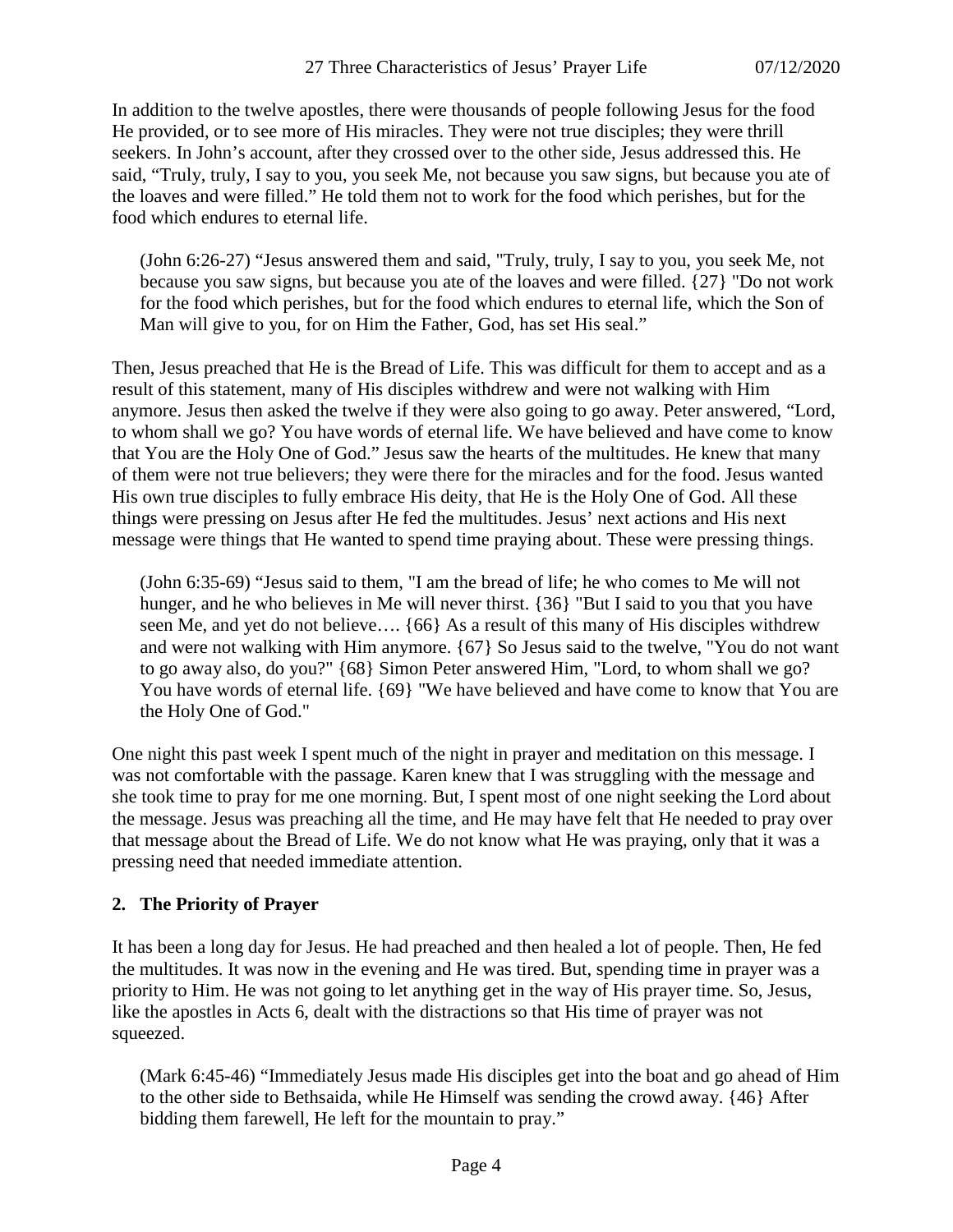While it was evening when Jesus went to the mountain to pray, He often went in the early morning (Mark 1:35). He prayed before doing anything else. It came prior to doing anything else; it was a priority.

People have said that you can tell what is important to a man by looking at two things, his check book and his day timer. How a person spends his money and his time show the real priorities in a person's life. Jesus spent a lot of time in prayer, so we know that this was a priority to Him.

I have had a lot of people tell me that corporate prayer is not something to do on a Sunday morning. They say that it should be done in small group or on a Wednesday night, but it is not a Sunday morning activity. The early church was devoted to prayer and I don't think that they waited until a week night. I think the church came together and prayed. I think prayer should be part of every thing that we do. Prayer has been a priority to me and to every church that I have pastored. It was Jesus that said that His house shall be called a house of prayer.

### **3. The Plan for Prayer**

Our text today begins with Jesus immediately forcing his disciples to get into the boat and cross over to the other side. He was going to deal with the crowd Himself. He was also going to spend some solitary time in prayer. Jesus planned to spend time in prayer. We saw that immediately means without delay, as in something that is urgent. However, euthus (immediately) is also translated a number of times as straight. For example, in Luke 3:4-5, John quoted Isaiah 40:3-4 when he was preaching a baptism of repentance for the forgiveness of sins. The Greek word that is translated as straight is euthus. In this case, it means there is no deviation in our paths or lifestyle or in regards to righteous living. If we think in terms of Mark 6:45, where Jesus immediately forces the disciples to get into the boat and sends away the crowds, He was not going to deviate from His plan. He planned to spend time in prayer, and nothing was going to cause Him to deviate from His plan to pray. He was going to dismiss the apostles. He was going to dismiss the crowds. He was not going to allow any outside things to interrupt His plan to spend time in prayer. We need to be as tenacious as Jesus was at protecting His prayer time. We need to be careful about letting other things interfere with the time we set aside to pray.

(Luke 3:4-5) "as it is written in the book of the words of Isaiah the prophet, "The voice of one crying in the wilderness, 'make ready the way of the Lord, make His paths straight. {5} 'every ravine will be filled, and every mountain and hill will be brought low; the crooked will become straight, and the rough roads smooth;"

The apostles in Acts 6 were this way. In the Introduction I shared how the Greek widows were being overlooked. The apostles were not going to allow this to interfere with their time to pray. Their solution was to have other men raised up to serve tables so that they could devote themselves to prayer. They were not going to deviate from the priority and devotion to prayer. In this sense, they were immediate in their prayer life.

When the apostles asked Jesus to teach them to pray, His message to them is recorded in Luke 11:1-4 and in Matthew 6:9-13. We call it the Lord's Prayer or the Model Prayer. It is simply a prayer plan or an outline of prayer topics to pray. There are other outlines, like CAST (Confession, Adoration, Supplication, Thanksgiving), or ACTS (Adoration, Confession, Thanksgiving, Supplication). I have no problem with people using these different models, but I like the one that the Lord gives the best.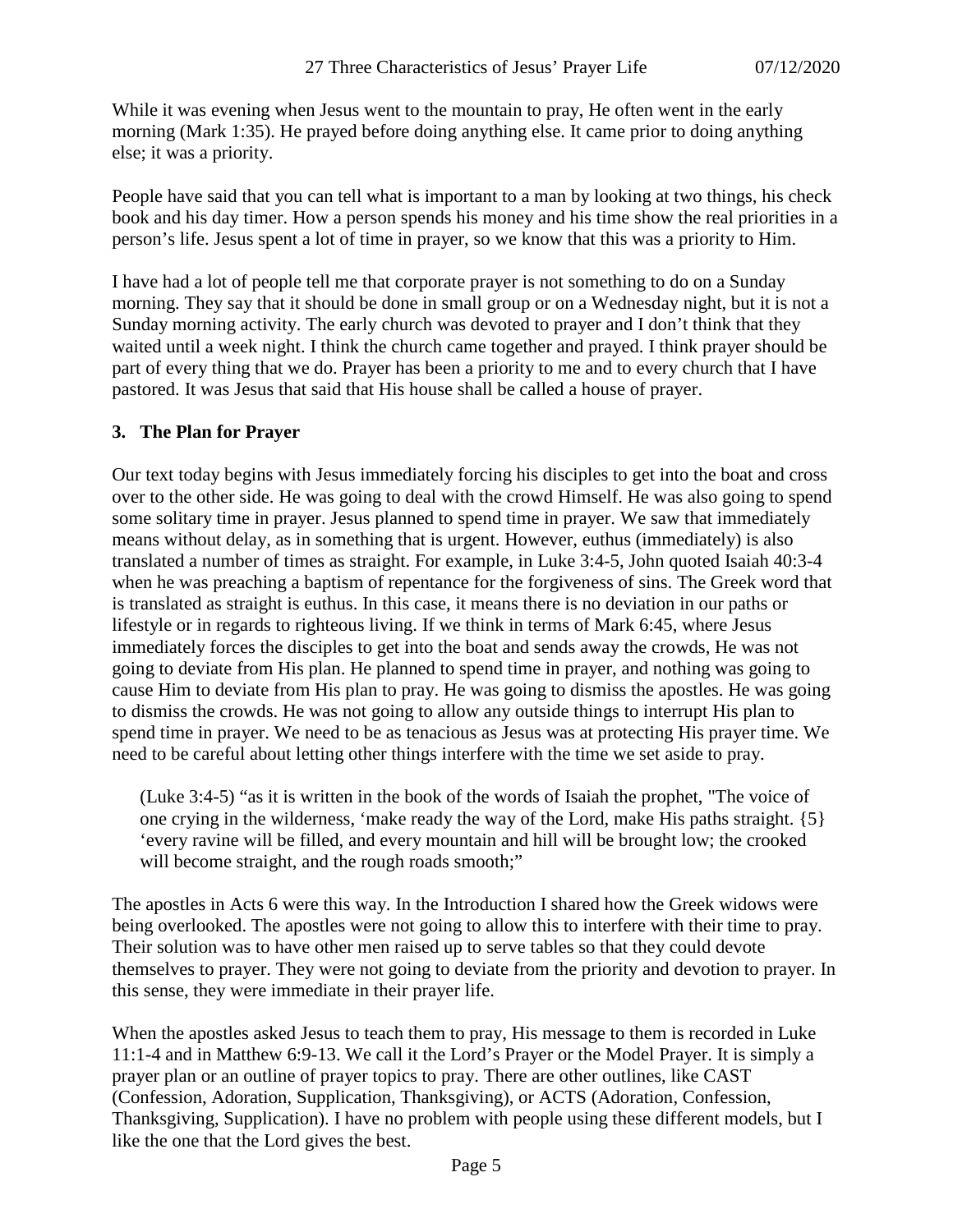(Matt 6:9-13) "Pray, then, in this way: 'Our Father who is in heaven, Hallowed be Your name. {10} 'Your kingdom come. Your will be done, On earth as it is in heaven. {11} 'Give us this day our daily bread. {12} 'And forgive us our debts, as we also have forgiven our debtors. {13} 'And do not lead us into temptation, but deliver us from evil. [For Yours is the kingdom and the power and the glory forever. Amen.']"

## **Lord's Prayer (Model Prayer)**

- 1. Hallowing God's Name
- 2. God's Kingdom and Will
- 3. God's Provision
- 4. Forgiveness
- 5. God's Protection (Temptation and evil)
- 6. Praise and Adoration

**Hallowing God's Name** When I begin my prayer time, I start by hallowing God's name. I spend time in giving thanks to Him and praising His name and attributes. Sometimes, more than 50% of Karen and my prayer time is used in this first part of the prayer plan. When I am by myself, I often think alphabetically. God is the Alpha and Omega. He is Adonai (Lord). He is the Anointed One or Christ. He is the Chief Apostle. He is the Beginning and the End. He is the Baptizer of the Holy Spirit. He is the Bread of Life. He is the Christ. He is Compassionate. He is caring. He is the Door. He is our Deliverer.

Sometimes I will focus on a specific name or characteristic. If I am praising Him for being my Shepherd, I will thank Him for leading me beside still waters and for His peace. I will thank Him for making me lie down in green pastures and for feeding me. I will thank Him for His protection and His discipline in my life. I will thank Him for being with me in the valleys and in the good times. I will thank Him for laying down His life for me. I will focus my praises and thanksgivings on that one aspect of who God is. The Lord is my shepherd. Sometimes, I will use a particular passage, as Psalm 23, when thinking about Jesus being my Shepherd.

**Thy Kingdom Come** The second part of the plan is to pray about God's kingdom and His will being done. The kingdom of God is the rule and reign of God in our lives, and in the people that we know. Jesus proclaimed the kingdom of God, and it is also something that we should pray about. When we pray for God's will to be done, there is the general or universal will of God that applies to everyone. Some people call this God's moral will. Then, there is the specific will of God that He has for each of us. We need to be praying about His general will to be done in our lives and also for His specific will. Here are some examples of His general will.

# **God's Will For Everyone**

- 1. God's will is for us to be conformed to His image. (Rom 8:26-30)
- 2. God's will is for us to have a godly sorrow that leads us to repentance. (2 Cor 7:9-11)
- 3. God's will is for us to submit to those in authority. (1 Pet 2:13-15, 2 Cor 8:1-5, Eph 6:5-8)
- 4. God's will is for us to be sanctified (made holy). (1 Thess 4:3-7)
- 5. God's will is for us to be in right relationship with one another. (1 Thess 5:11-18)
- 6. God's will is for us to rejoice always. (1 Thess 5:16)
- 7. God's will is for us to pray without ceasing. (1 Thess 5:17)
- 8. God's will is for us to give thanks in everything. (1 Thess 5:18)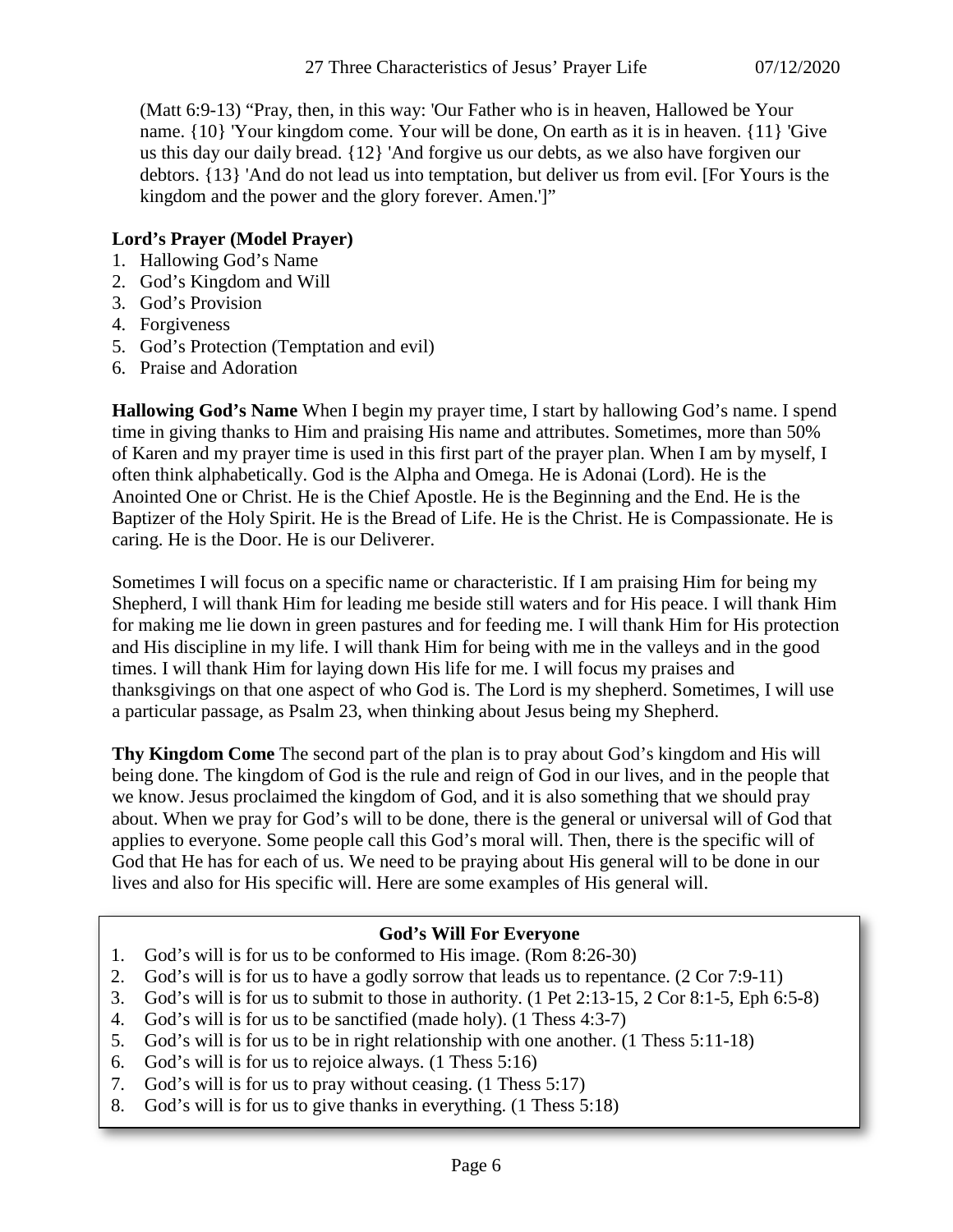**God's Provision** The third part is about praying for God's provision for our lives. I pray for spiritual provision, not just physical bread.

**Forgiveness** The fourth part is about praying for forgiveness. It includes asking God for forgiveness for our sins and forgiving others that have sinned against us.

**Protection and Temptations** The fifth part is about dealing with temptations and sin.

**Praise and Adoration** The sixth and final part of the prayer plan is to give God praise and adoration. It begins with praise and thanksgiving and it ends with praise.

Jesus' plan also included a place to pray. Often He went into the wilderness to pray. He also liked to go to the Garden of Gethsemane to pray. He also went to the mountain to pray. Jesus had a number of places that He liked to pray in. I encourage you to find a place where you can be alone with the Father and pray. If you journal while you pray, make sure you have your notebook or laptop with you.

(Mark 6:46) "After bidding them farewell, He left for the mountain to pray."

(Luke 5:16) "But Jesus Himself would *often* slip away to the wilderness and pray."

(Luke 6:12) "It was at this time that He went off to the mountain to pray, and He spent the whole night in prayer to God."

Jesus' plan also included a time. I cannot find a consistent pattern in Jesus' prayer life. He got up early in the morning and prayed. In our text today, it was in the evening that He went to the mountain to pray. I think Jesus prayed often and at different times. Most of us do better with a consistent schedule, and have a scheduled time to pray can be very helpful.

## **Conclusion and Applications**

We have seen this morning that Jesus had an urgency to pray. Immediately he forced the disciples into the boat and dismissed the crowd so that He could go to the mountain and pray. There were things pressing on His mind that He wanted to pray about. These things could not be put off until later; they needed immediate attention.

How about you? Are there some pressing needs in your life right now that need immediate attention and prayers? Let me encourage you to do what Jesus did and send away the distractions and/or activities that would prevent you from spending time in prayer. In 1 Peter 5:7, we are told to cast all our cares and anxieties on Him. Are these pressing needs in your life causing anxiety? I encourage you to go to the mountain, to a place where you can meet with the Lord, and cast those cares upon the Lord. Casting was a fishing term and it often required several men to cast a heavy net out into the water. If you need someone to pray with you, I encourage you to ask a friend to pray with you. You can ask Karen or I to pray with you. We would be happy to pray with you. There are others that can pray with you. It does not always have to be the pastor praying with you. But, humble yourself and ask for someone to pray with you if you have a burden that is pressing on your heart.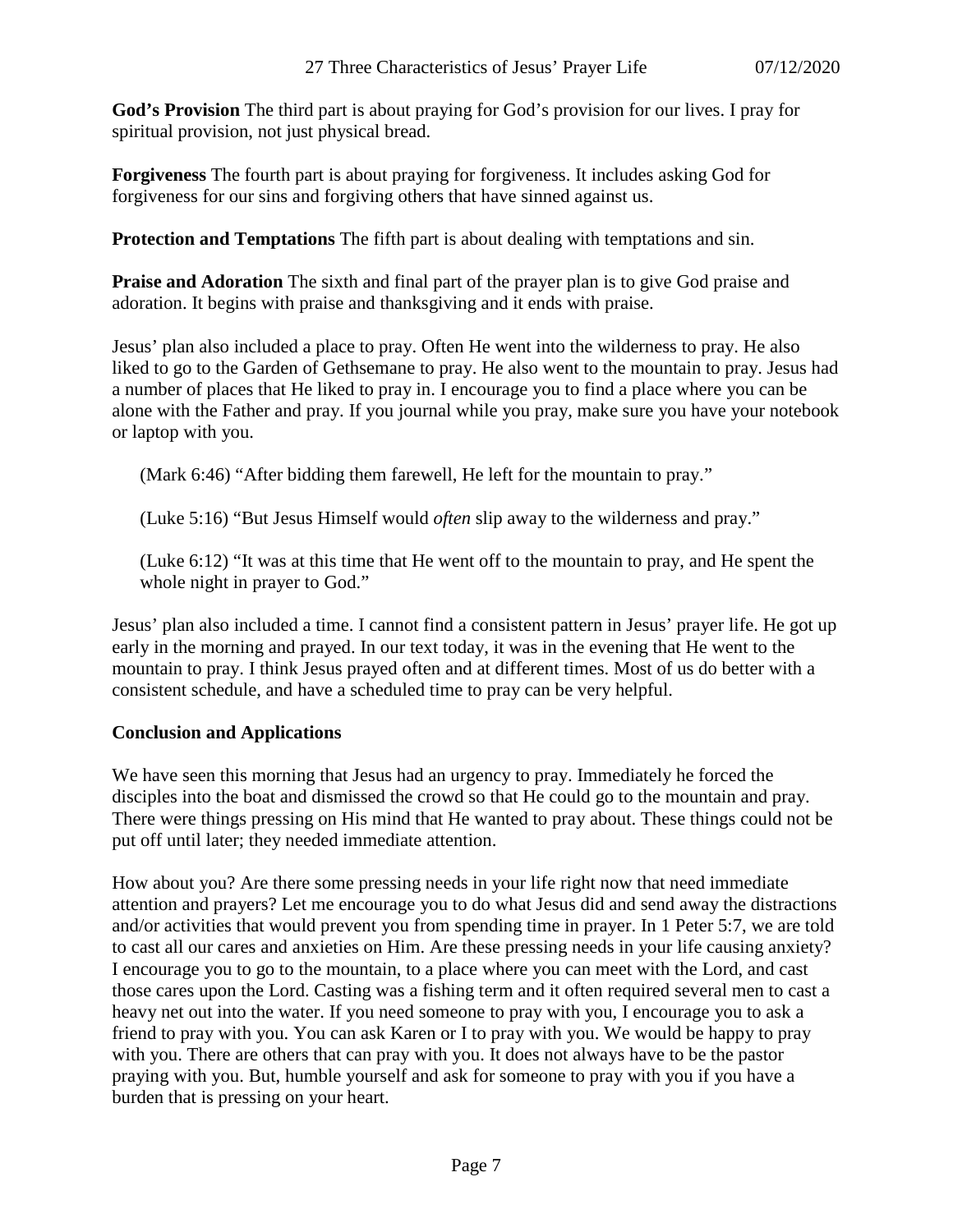Jesus prioritized prayer. The apostles prioritized prayer. Is prayer a priority in your life? Do you make sure that you do this before other things? If God looked at your day timer, would He agree with you that prayer is a priority in your life? If the answer is no, then I encourage you to make it a priority. Put it prior to doing anything else each day.

Jesus had a plan and used a plan in His prayer time. Do you have a plan for your prayer time? Do you plan out when and where you are going to pray? Do plan the things you are going to pray about. Most of us need a reading plan and a prayer plan. If you do not have a plan for praying, let me encourage you to use the Lord's Prayer or one of the other ones that I mentioned today and use it. God has called His people, the church, to be a house of prayer. May we be a house full of saints who are devoted to prayer.